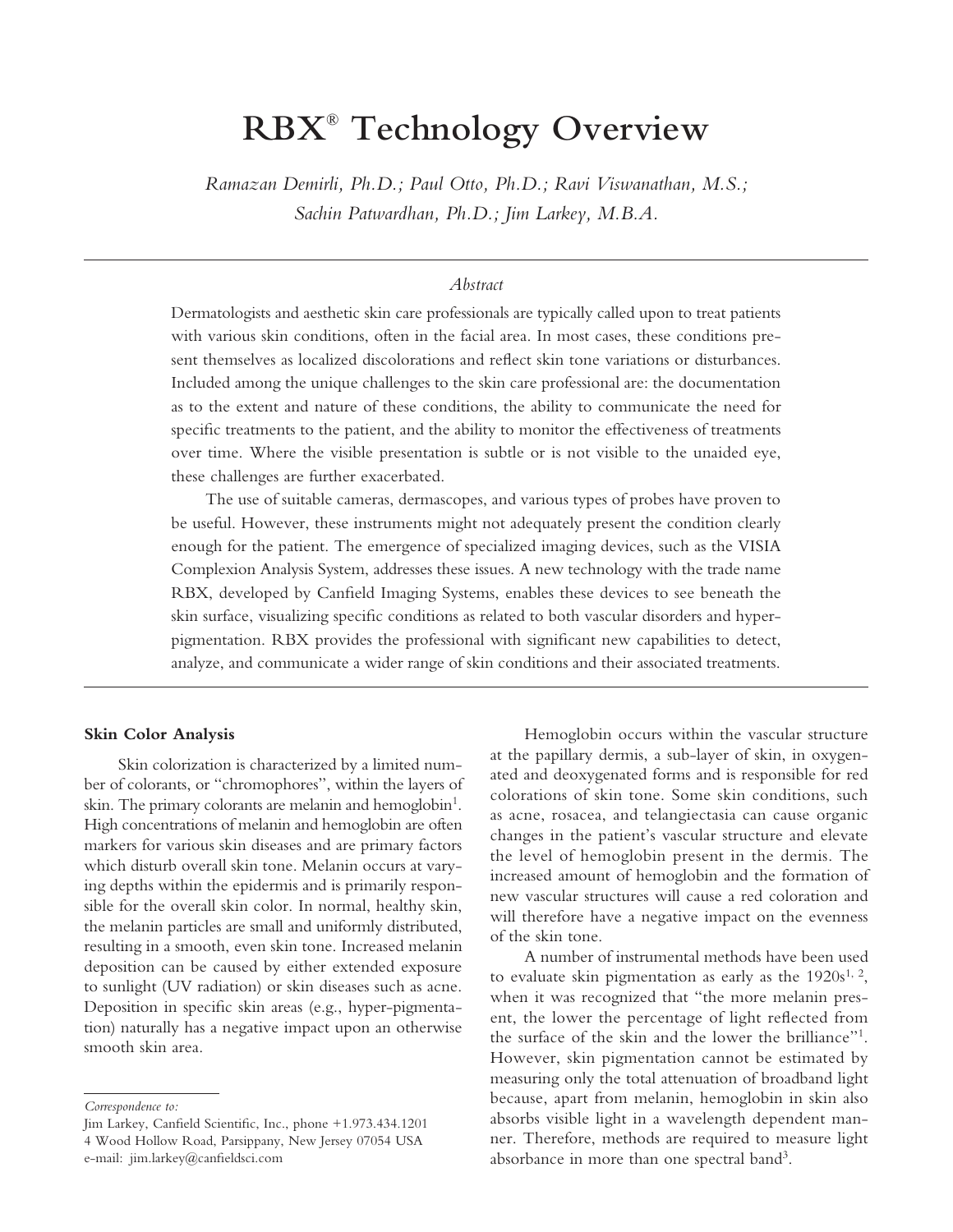Skin images obtained from digital cameras using various imaging modalities such as UV and polarized imaging are not capable of directly displaying melanin and hemoglobin distributions. This information can be derived from multi-spectral imaging techniques which include: (a) Spectral imaging, i.e., the acquisition of a multitude of images filtered at narrow wavelength bands, which can be analyzed similarly to spectroscopic methods. Extremely accurate quantification of tissue chromophores can be achieved with this method. However, these type of imaging systems are largely in the research phase and/or their cost and complexity prohibits their commercial use in skin imaging applications. (b) Digital color image acquisition which is commonly comprised of three broadband filtered images (red, green, and blue) approximating the light sensitivity of the cones in the human eye<sup>3, 4</sup>. Using such color images, some research labs offer solutions that are based on skin optical modeling and/or spectral measurements as a reference. Data fitting and estimation techniques are then utilized to obtain estimates of hemoglobin and melanin distribution4, 5. The accuracy of these techniques is influenced by the optical properties assumed in the tissue model formulation or the difference between the subject's skin and the measured spectral reference. Further, the estimation algorithm may generate multiple solutions that fit the measurements with the reference.

Canfield Imaging Systems has developed a very practical solution based upon a novel color-space model capable of analyzing melanin/hemoglobin decomposition across different subjects and skin types. A universal



**Figure 1** *Graphic illustration of the RBX Color Space*



**Figure 2** *Structure of normal skin and schematic illustration of light remittance.*

transform, the RBX transform, is computed based upon a large population of skin images with different skin types to produce a unique comparative solution.

## **RBX Color Space**

RBX® is a novel technology that can represent skin images in terms of melanin and hemoglobin components. Insofar that primary color signatures Red and Brown denote hemoglobin and melanin components respectively, this color space is called Red/Brown/X identified by the proprietary designation RBX. The skin image captured by the digital camera is comprised of Red (R), Green (G) and Blue (B) channels and is presented in a camera's native RGB space. RBX transforms this RGB image into the RBX color-space where the *Red* and *Brown* channels represent hemoglobin and melanin distributions, respectively (see Figure 1).

The RBX color-space design is based upon random samplings of facial skin images selected from a large population of patients with different skin types. This color model is based on the light transport model of skin as illustrated in Figure 2. According to this model, the dominant chromophores affecting the remitted light (i.e., skin color) are predominately melanin and hemoglobin.

For accurate imaging of melanin and hemoglobin, it is essential that the re-emitted light from the skin is free of specular reflections (see Figure 2). The skin image is captured under polarized illumination with a pair of orthogonally-polarized filters placed over the flash and on the camera lens respectively. Cross-polarization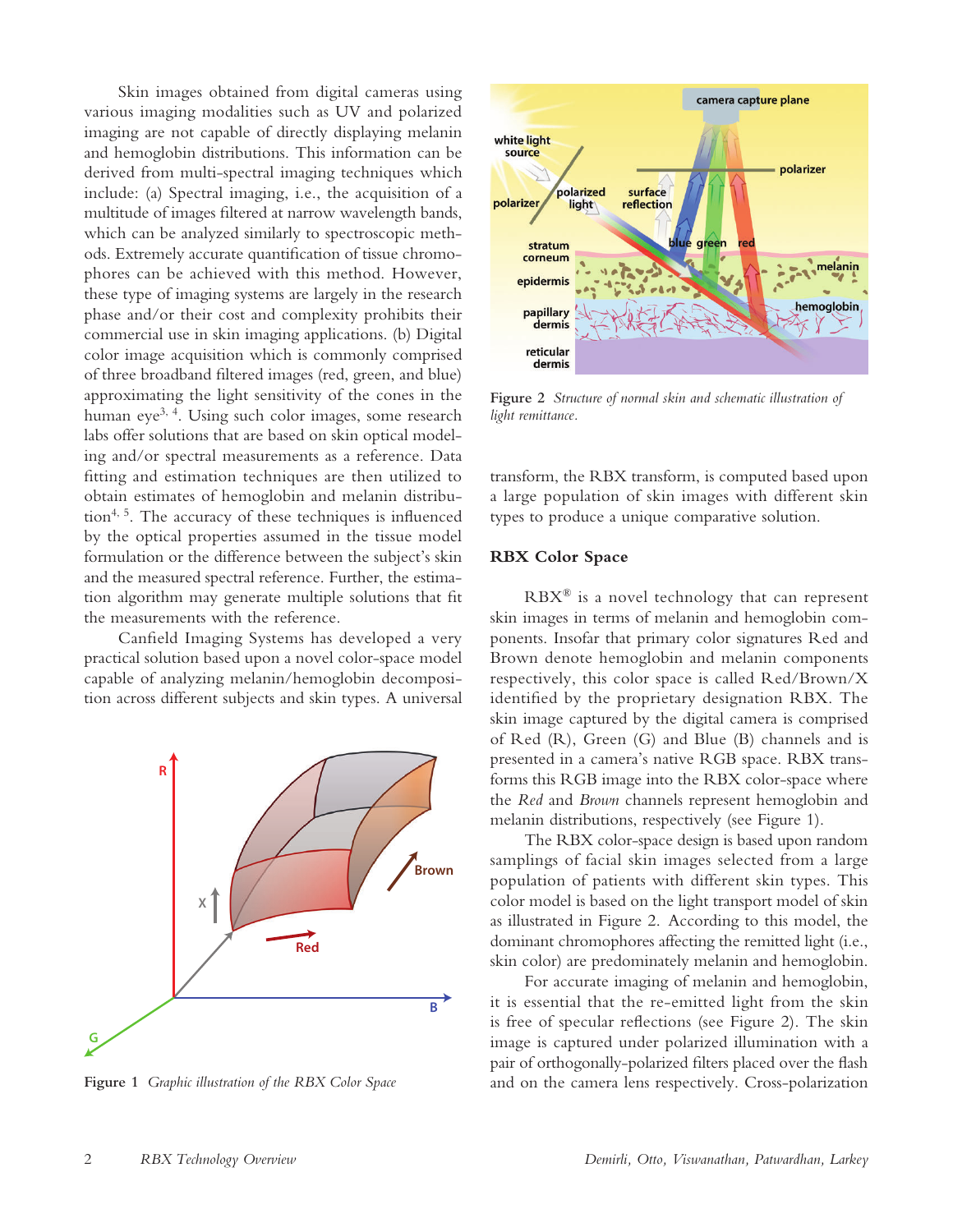**Figure 3** *Standard and cross-polarized images of a skin patch taken from the face. Subsurface details are more visible in the cross-polarized image.*



eliminates specular reflections from the skin surface, improving visibility of re-emitted light from the epidermis and dermis where melanin and hemoglobin reside (see Figure 3).

# **RBX Technology Applications**

The proprietary RBX algorithm is incorporated in various Canfield imaging systems such as the VISIA® Complexion Analysis System and VISIA-CR for Clinical Research. These technologies are both capable of capturing cross-polarized images. Shortly after the image capture process, RBX processing is applied to the resultant cross-polarized image(s), and *Red/Brown* images are displayed on the computer monitor. A typical crosspolarized image of a patient and the RBX-generated *Red/Brown* images are shown in Figure 4.

*Red/Brown* images can be further processed to identify and highlight features, e.g., hyper-pigmented spots and vascular structures. The *Brown* image is further

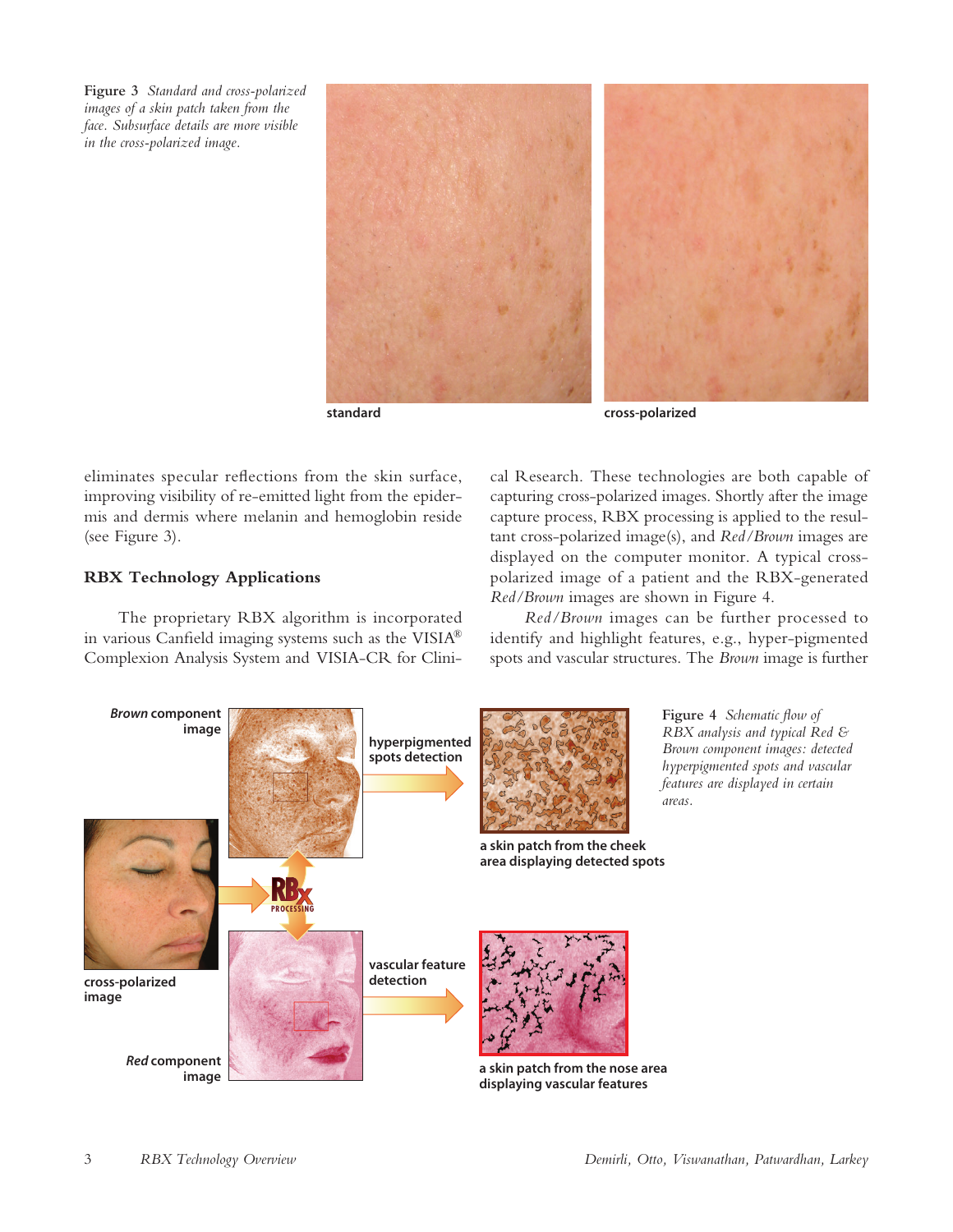

**11/3/2006**

**Figure 5** *IPL treatment documented using cross-polarized, RBX Red, and RBX Brown images. Vascular changes are better visualized with RBX Red, and pigmentary changes are better visualized with RBX Brown.* 

analyzed to detect and mark hyper-pigmented spots. A severity score associated with the degree of pigmentation is then generated. Similarly, the *Red* image is processed to detect vascular features. A severity score associated with these vascular structures is likewise generated. The severity scores provide quantitative measures for hyper-pigmentation and vascularization and can be used to rate patients within their analysis group. The severity scores can also be used for monitoring the progress after treatment for hyper-pigmentation and vascularization. RBX technology enables the visualization of melanin and hemoglobin distributions in skin, the detection of hyper-pigmented and vascularized regions, and comparative analysis among patients. This level of skin analysis has not been possible with conventional skin imaging techniques.

## **Clinical Implications**

The clinical value of RBX technology lies in its ability to enable visualization of skin conditions related to abnormal melanin concentrations or vascular disorders. Visualized abnormalities would include conditions such as sun damage, rosacea, melasma, telangiectasia and others.

During the initial consultation process, a series of baseline photographs is made under several lighting modalities. Minimally, these would include both standard and cross-polarized white light. In some cases the patient would be photographed using ultraviolet illumination and/or parallel polarized light. The crosspolarized images are then transformed into the RBX color space, creating separate red and brown area maps representing vascularity and pigmentation respectively.